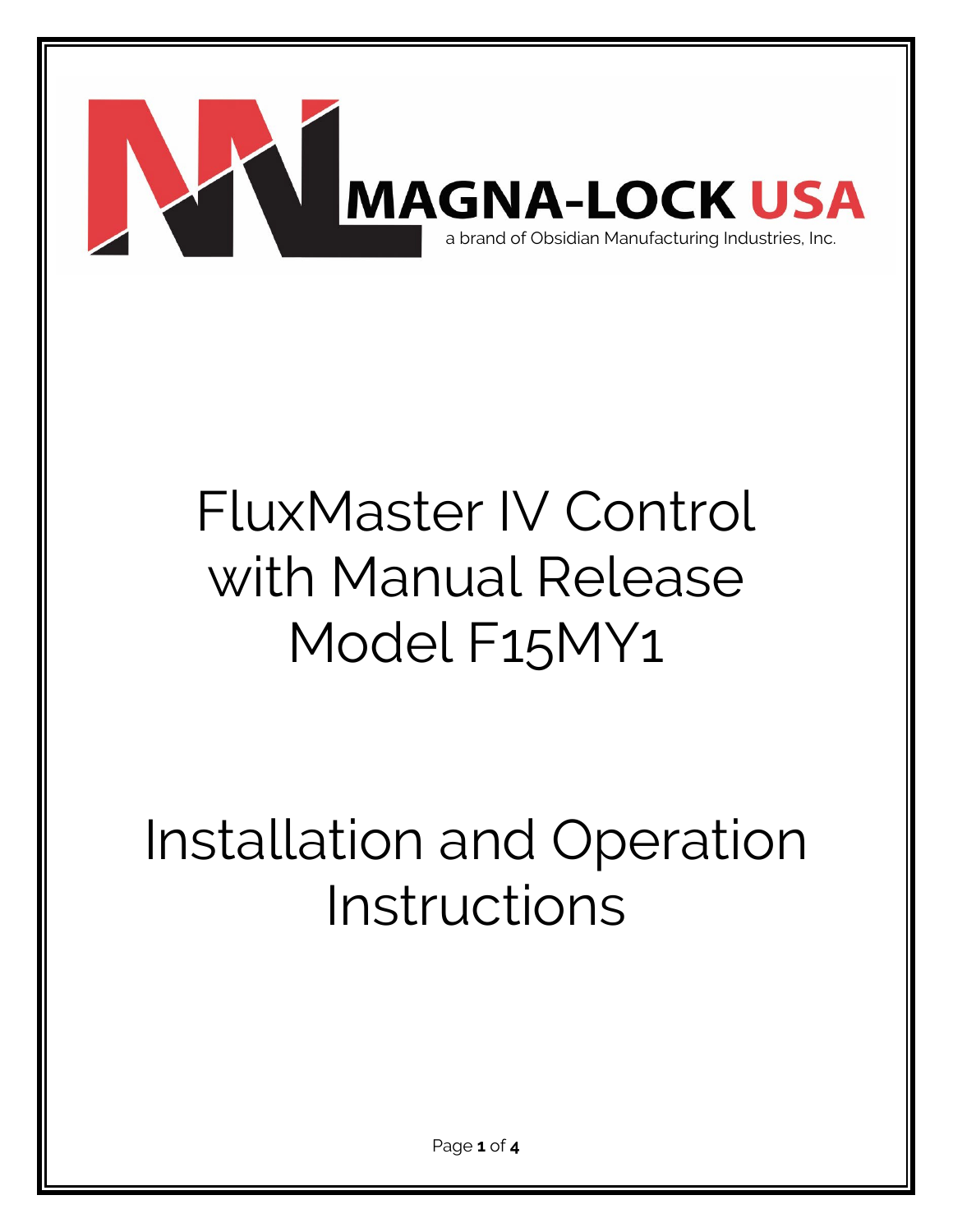

#### **INSTALLATION-OPERATION MANUAL**

### **MAGNA-LOCK FLUXMASTER V CHUCK CONTROL UNIT**

### **CAUTION:**

For safety of operator and machine, understand and follow all safety procedures for working with high voltage equipment.

#### **WARNING:**

This unit should be installed and repaired only by qualified electrical personnel. Information contained in this document is subject to change without notice

> **MAGNA-LOCK USA Rockford, Illinois www.magnalock.com info@magnalock.com 815-962-8700**

> > **Copyright 2002**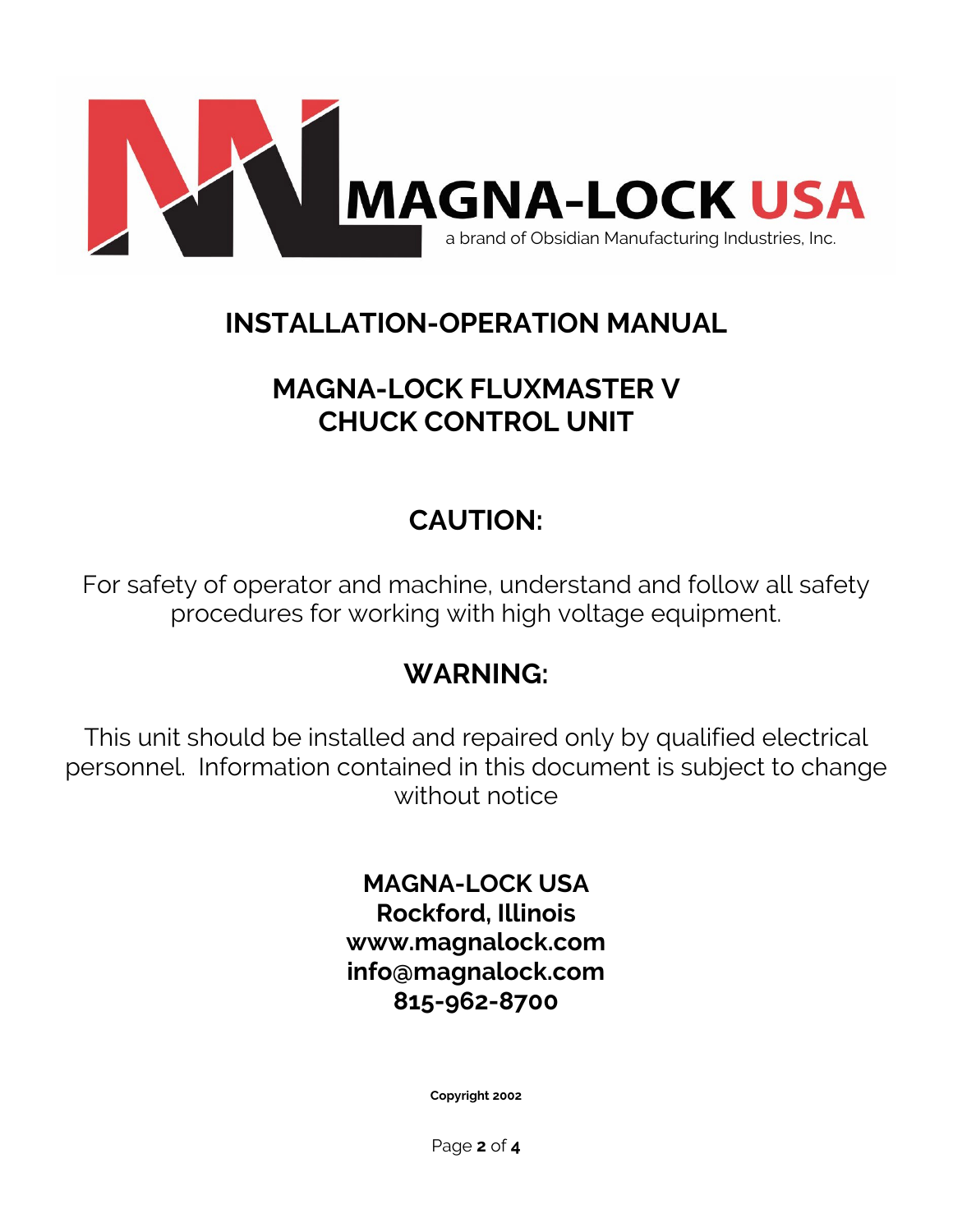

The F15MY1 is a manual release chuck control unit. This model unit provides a means of demagnetizing the chuck. The F15MY1 reverses polarity by a manual switch. By momentarily holding the switch to the left in the "release" position, it will reverse the current flowing to the chuck to release the work piece.



**Please note -** *Depending on the type of material used, a single reversal may not remove all the residual magnetism. An automatic release cycle unit may be needed for your application.*